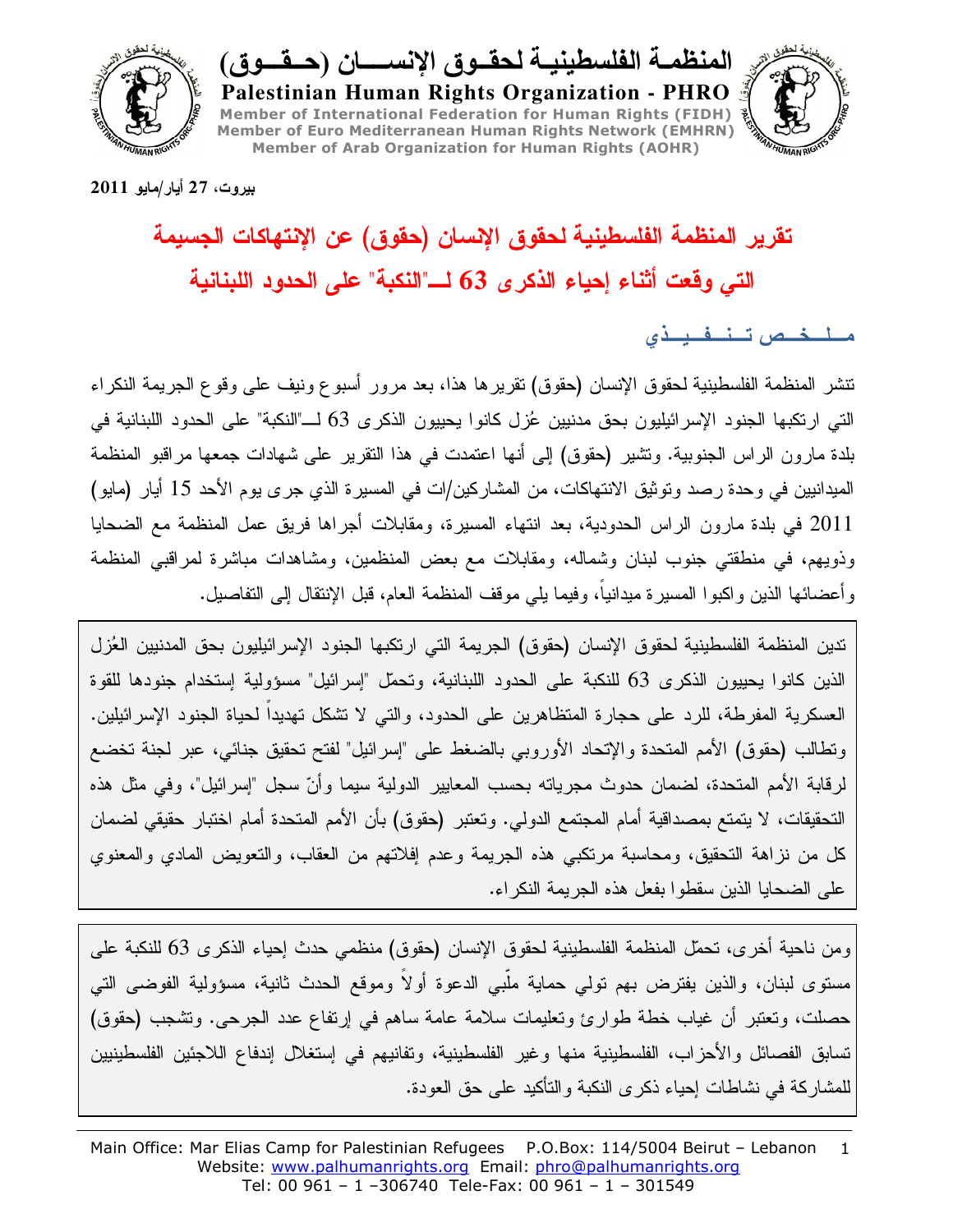

المنظمــة الفلسطينيــة لـحقــوق الإنســـــان (حــقـــوق) Palestinian Human Rights Organization - PHRO Member of International Federation for Human Rights (FIDH) Member of Euro Mediterranean Human Rights Network (EMHRN) Member of Arab Organization for Human Rights (AOHR)



#### تسفساصيل الستشقسرية

لمناسبة الذكر ي 63 لـــ"النكبة"، عندما هُجر الفلسطينيون قسراً من بلادهم في العام 1948، نُظمت يوم الأحد 15 أيار (مايو) 2011 مسيرة نحو بلدة مارون الراس الحدودية اللبنانية، شارك فيها عشرات الألاف، معظمهم، من اللاجئين الفلسطينيين في لبنان، **وذلك كإحتجاج سلم***ي* **ورمزى للتأكيد على حق العودة الذي كفلته الأمم المتحدة بموجب القرار 194.** الحدث الذي بدأ بالدعوة له، ناشطون على شبكات التواصل الإجتماعي في آذار (مارس) الماضي، **وحمل عنوان "الإنتفاضة الفلسطينية الثالثة"**، والذي حظى بتحريك شعبي من قبل عدد من الجمعيات والفصائل الفلسطينية، كما ونال دعم لوجستي من جهات لبنانية، **حوّلته** "إ**سرائيل"، بأسلوبها الإرهابي المُدان، إل***ي* جريمة دموية تحفل بالإنتهاكات الجسيمة، موقِعة الضحايا في صفوف المدنيين العُزل، فمنهم من فارق الحياة ومنهم من يقبع في المستشفيات جراء إصابات بالغة الخطورة أو متوسطة، ناهيك عن عشرات الإصابات الخفيفة، وحالات الذعر والتوتر العصبي، لا سيمًا في صفوف الأطفال وأصحاب الإحتياجات الخاصة، بخاصة المكفوفيين منهم، والذين لم يعوقهم فقدانهم لبصر هم لتلبية الدعوة والذهاب لرؤية فلسطين من على الحدود مع لبنان.

شارك في نشاط إحياء الذكرى 63 لــ"النكبة" في بلدة مارون الراس الحدودية اللبنانية، وفق شهادات المنظمين، ووسائل إعلام محلية وأجنبية، أكثر من 70 ألفا غالبيتهم العظمى من اللاجئين الفلسطينيين المقيمين في لبنان. وهناك من يقدر العدد بمئة ألف، كون عدد الحافلات التي نقلت المشاركين، كبيرة وصغيرة، فاقت الـــ 1200 حافلة إنطلقت من 12 مخيما في شمال لبنان وشرقه وجنوبه ومن بيروت وضواحيها ومن عدد من التجمعات، فضلا عن الذين قدموا بوسائل نقل خاصة. ويؤكد المنظمون أنهم استأجروا هذا العدد من الحافلات، وأنّ كثيرين لم يجدوا مكانـًا لمهم، فعمدوا إلى استئجار حافلات أو استخدام وسائل نقل خاصـة.

أنزلت الحافلات المشاركين في نقطة تجمع واحدة تبعد حوالي ستة كيلومترات عن مكان التجمع الرئيسي حيث سيعقد المهرجان الخطابي، وهو الأمر الذي لم يستعد له المشاركون/ات سيما كبار السن منهم وأصحاب الإحتياجات الخاصة والأهل الذين اصطحبوا أطفالهم معهم، الأمر الذي أجبر ألآف المشاركين الصعود مسافة الكيلومترات الست على ارتفاع قدره 945 متراً عن سطح البحر، فيما كان عدد آخر على مسافة أبعد، خصوصاً الذين قدموا بواسطة وسائل نقل خاصة تأخرت عن الموكب الرئيسي، وهؤلاء لم يصلوا إلىي الموقع أساسا لأن المهرجان الذي أقيم هناك كان قد انتهى، أو لأن وضعهم الصحى لا يسمح لهم بالصعود مسافة كبيرة.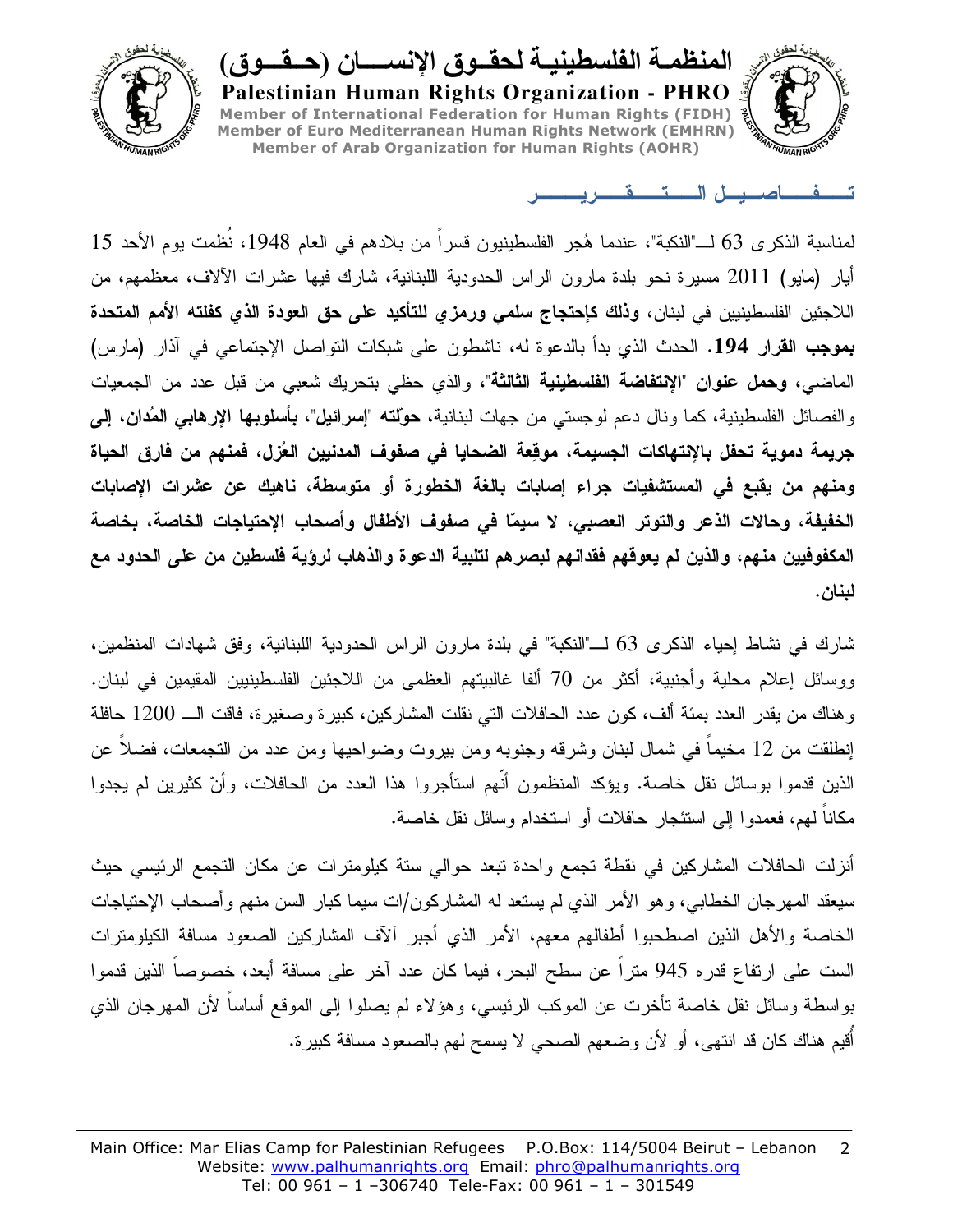

المنظمــة الفلسطينيــة لحقــوق الإنســـــان (حــقـــوق) Palestinian Human Rights Organization - PHRO Member of International Federation for Human Rights (FIDH) Member of Euro Mediterranean Human Rights Network (EMHRN) Member of Arab Organization for Human Rights (AOHR)



عند العاشر ة صباحا بدأ المهر جان على تل مطل على أر اضى فلسطين التار يخية، ببعد مئات الأمتار عن الشر يط الحدودي الشائك على الخط الأز ر ق، و ألقيت كلمات كانت مبر مجة من قبل المنظمين، و استمر ت حتى مو عد صلاة الظهر (قرابة الثانية عشرة والنصف)، حين اندفعت مجموعة من الشبان باتجاه الشريط الشائك، بعدما إنبر ي أحد الخطباء وأعلن خبر اقتحام المحتجين، على الحدود في الجولان المحتلة، للسياج الشائك، الأمر الذي أثار حماسة المحتجين، ولم يتمكن عناصر الجيش اللبناني من وقف اندفاعهم رغم إطلاقه النار الكثيف في الهواء وحصول مشادات بينه وبين بعض الشبان نطور لدقائق إلى ندافع بالأيدي نلقى خلالها بعض الشبان ضربات بأسفل بندقيات جنود الجيش اللبناني. استمر الندافع بين حشود المحتجين الذين تدفقوا نزولا باتجاه الشريط الشائك، وحاول البعض تثبيت العلم الفلسطيني على الشريط الشائك من الجانب اللبناني وتحمّس أخرون فرشقوا الحجارة، عندها عَمَدَ جنود إسرائيليون كانوا يتمركزون على الجانب الإسرائيلي من الحدود، بعضهم داخل اليات عسكرية وإخرون في دشم إسمنتية، وعدد من الجنود كانوا على طريق مقابلة ويمكن مشاهدتهم بالعين المجردة، إلى فتح النار من بنادقهم الرشاشة باتجاه الشبان والشابات الفلسطينيين/ات، موقعين عددا من الضحايا منهم من فارق الحياة مباشرة، وأخرون سقطوا جرحي، وكان العدد بزداد مع الوقت، كلما حاول المحتجون الهبوط نحو الشريط الشائك لسحب الضحايا وإنتشال الجرحى لإسعافهم، ولم يتوقف إطلاق النار إلا بعد إتصالات أجراها الجيش اللبناني بالقوات الدولية (يونيفيل) التي أجرت إتصالا بالجانب الإسرائيلي حيث أشترط إنسحاب الجميع من قرب الشريط الشائك لوقف إطلاق النار والسماح بسحب الضحايا، سواء الذين فارقوا الحياة أو الذين أصيبوا بجروح وبحاجة لإسعاف فوري.

لقد عَمَدَ الجنود الإسرائيليون إلى ترهيب وقتل المحتجين، وذلك عبر إستخدامهم غير المبرر للقوة المفرطة، إذ فتح هؤلاء الجنود، ومن دون سابق انذار، النار مباشرة على مدنيين غير مسلحين، لم يعمدوا، ولم يكونوا على الإطلاق، في موقع تهديد حياة الجنود الإسرائيلين، أو غيرهم. وقد سجلت المنظمة الفلسطينية لحقوق الإنسان (حقوق)، وبعد المعاينة الميدانية المكثفة، سقوط أكثر من مئة ضحية في صفوف المدنيين العُزل، ستة منهم فارقوا الحياة، و120 أصيبوا بجروح (5 منهم ما زالوا يقبعون في المستشفيات وفي حالة خطر شديد، بينهم إثنين إصاباتهم من الخلف)، و(54 إصابتهم متوسطة، بعضهم ما زال في المستشفيات والبعض الآخر غادرها)، و (61 منـهم إصابتهم خفيفية تم إسعافهم ميدانيا أو تم تضميض جروحهم و/أو حروقهم في طوارئ المستشفيات القريبة وغادروا بعدها مباشرة). (مرفق لوائح بأسماء وإصابات المحتجين الذين تمكنت المنظمة من مقابلتهم أو مقابلة ذويهم/أقاربهم، الطبيب المشرف على حالتهم).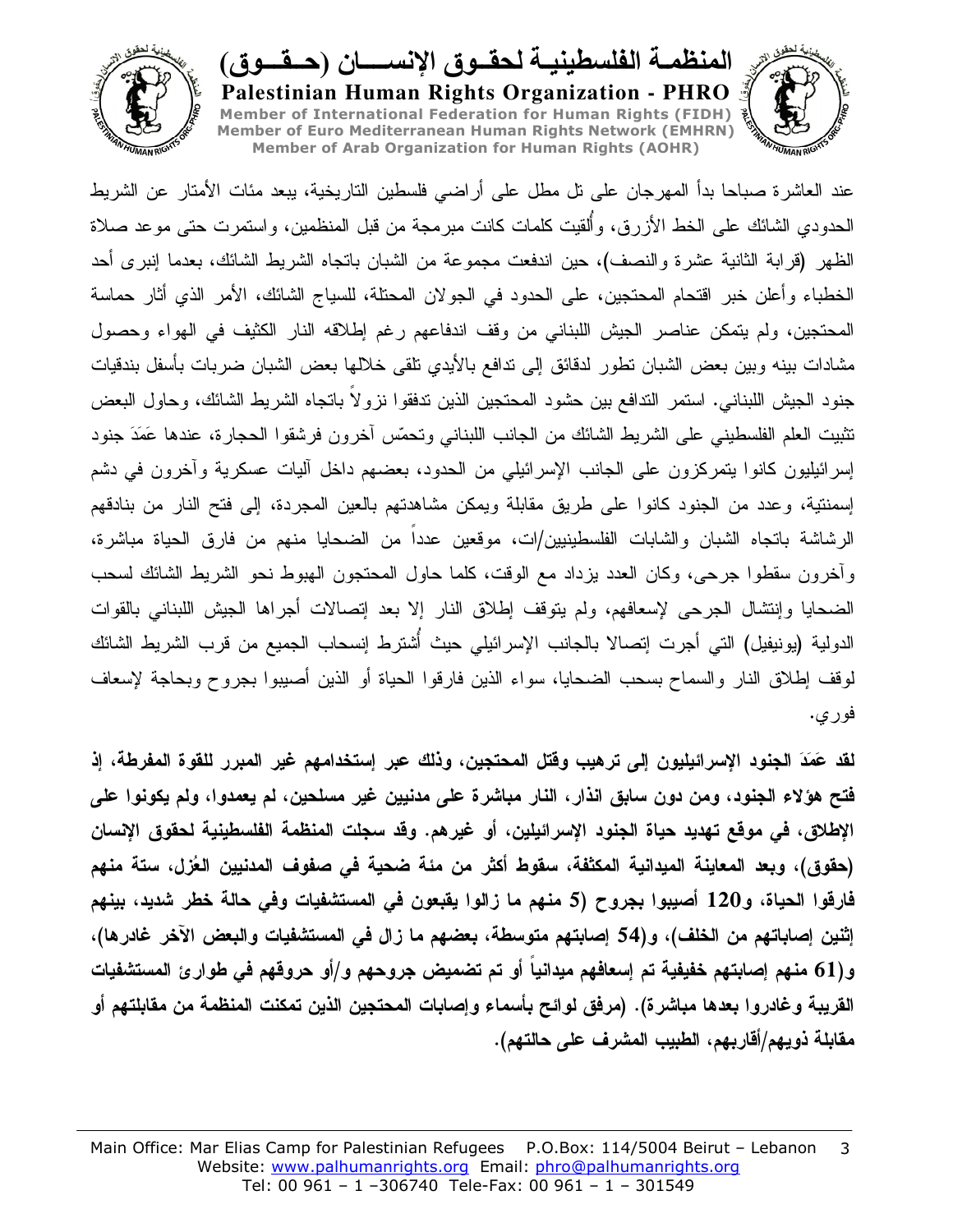

المنظمــة الفلسطينيــة لـحقــوق الإنســـــان (حــقـــوق) Palestinian Human Rights Organization - PHRO Member of International Federation for Human Rights (FIDH) Member of Euro Mediterranean Human Rights Network (EMHRN) Member of Arab Organization for Human Rights (AOHR)



كما سجلت المنظمة، بأنّ **كافة الضحايا أصيبوا على الجانب اللبناني من الحدود، من مسافة قريبة،** ولم يسجل أي خر ق أو تخطي للشر يط الشائك من قبل المحتجين. كما تؤكد المنظمة، بأن ا**لضحايا الستة الذين فارقوا الحياة تلُّقو**ا إصابات قاتلة، والجرحي الذين لم يتخطوا مرحلة الخطر، تلقوا إصابات بالغة في أماكن قاتلة، المرجح أن تسبب لمعظمهم، إذا كُتب لهم النجاة، عاهات مستديمة وإعاقات ستؤثر بلا أدنى شك على كامل حياتهم. كما ونشير المنظمة إلى أنها نأكدت من إصابات الـــ 115 جريح، وهم أصحاب الإصابات المتوسطة والخفيفة سجل بينها وقوع حالات إغماء بفعل الغازات التبي أطلقتها الآليات الإسرائيلية التبي كانت تسير بجانب الشريط الشائك من الجانب الإسرائيلي، وحالات مصابة بحروق جراء صعق كهربائي حدث للشبان عند ملامسة الشريط الشائك. ويهم المنظمة أن تلفت إلى أنّ عددا لا بأس به من الجرحى تلقوا إصابات من الخلف (الظهر ، الكتف، الأرجل …) وهذا يدلل على عَمْد الجنود الإسرائيلين إيقاع الأذى بالمحتجين السلميين الذين كانوا يهرعون للإبتعاد عن مرمى نيران الجنود الإسرائيليين. فعلى سبيل المثال، لا الحصر ، أصيب الشاب أحمد حسيّان، 17 عاما، في كلتي رجليه من الخلف عندما سارع لإسعاف الجريحة لميس القط، 16 عاما، التي أصابتها رصاصة في خاصرتها خرجت من بطنها ودخلت في بدها. وعندما وقعت على الأرض بعدما فقد أحمد حسبّان توازنه جراء إصابته، سارع شاب آخر، مروان درويش، 16 عاماً، لإغاثتها، الأمر الذي جعله هدفاً آخر للجنود الإسرائيلين فأوقعوه والجريحة التي يسعفها أرضاً بعدما أصيب برصاصة بكتفه من الخلف. لقد أفادنا جملة من الأطباء ممن عاينوا إصابات الجرحى وعملوا على مداواتها، بأن الرصاص المستخدم هو من نوع م16، وبأن رأس الرصاصة مغلف بالنحاس. وبما أنها تطلق من مكان قريب، فإنها تحدث أضراراً بالغة حيث أنها إذا اخترقت أماكن لينة في الجسد، كانت تخترقه، وتنفجر في الخارج مسببة شظايا أصابت آخرين، أما إذا أصابت مكاناً صلباً (كالعظم) فكانت تنفجر داخل الجسم، ويتشظى الغلاف النحاسى مسبباً أضرار أبعد من مكان الإصابة.

إن الجريمة التي ارتكبها الجنود الإسرائيليون نتطلب وقفة قانونية عبر تشكيل لجنة تحقيق، تخضع لرقابة الأمم المتحدة، بنم بناء على نتائج عملها معاقبة مرتكبي هذه الجريمة والتعويض على كافة الضحايا وذويهم، وبناء عليه، نستعرض فيما يلي مسؤولية الجانب الإسرائيلي:

لقد فتح الجنود الإسرائيليون نيران أسلحتهم، من دون سابق إنذار، ومن وضعية قتالية مريحة، على مدنيين عُزل من اللاجئين الفلسطينيين على أراضى الدولة اللبنانية وهذا يُمثِّل أولاً إعتداء سافراً على سيادة دولة مستقلة، حيث ينص ميثاق الأمم المتحدة، وبوضوح، على أن هيئة الأمم المتحدة وأعضائها ينبغي أن تُحجم عن الاعتداء على سلامة الأراضـي أو الاستقلال السياسي لأي عضو من أعضائها أو أية دولة، ولا تتدخل في الشؤون التي تكون من صميم السلطان الداخلي لدولة ما. **ثم أن استهداف المدنيين العُزل من اللاجئين الفلسطينيين،** الذين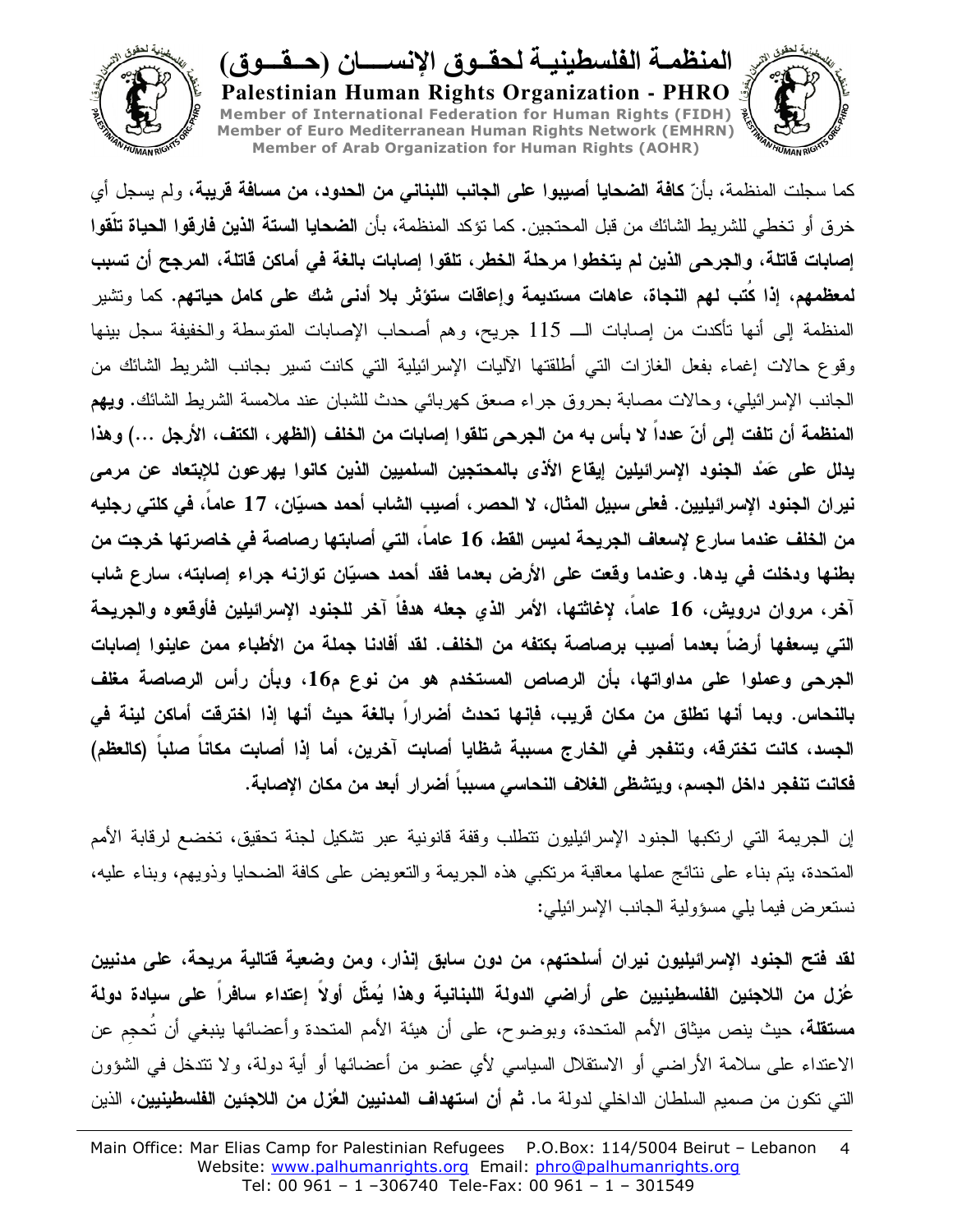

المنظمــة الفلسطينيــة لحقــوق الإنســـــان (حــقـــوق) Palestinian Human Rights Organization - PHRO Member of International Federation for Human Rights (FIDH) Member of Euro Mediterranean Human Rights Network (EMHRN) Member of Arab Organization for Human Rights (AOHR)



لم يعمدوا، ولم يكونوا على الإطلاق، في موقع تهديد حياة الجنود الإسرائيلين، أو غير هم، بالرصاص الحي من قبل الجنود الإسرائيليين يعد خرفًا فاضحا للمادة 3 من الإعلان العالمي لحقوق الإنسان والتي تنص على أنه "لكل فرد الحق في الحياة والحرية وسلامة شخصه". لقد إستخدم الجنود الإسرائيليون القوة المفرطة غير المبررة على الإطلاق، للرد على حجارة، تلقوها من المحتجين الفلسطينيين على الجانب اللبناني، وعَمَدوا إلى الترهيب بالفتل، الأمر الذي يضع تصرفهم اللامسؤول في خانة الجريمة المُدانة والتي تتطلب بالتالي وقفة قانونية، عبر تشكيل لجنة تحقيق، تخضع لرقابة الأمم المتحدة، يتم بناء على نتائج عملها، معاقبة مرتكبي هذه الجريمة والتعويض على كافة الضحايا وذويهم.

لقد صادر الجنود الإسرائيليون حق المحتجين من اللاجئين الفلسطينيين في لبنان بالتعبير عن رأيهم الذي كفلته لـهم المواثيق الدولية وفي مقدمتها الإعلان العالمي لحقوق الإنسان، المادة 19، والتي نتص على أنه "لكل شخص الحق في حرية الرأى والنعبير ، ويشمل هذا الحق حرية اعتناق الأراء والأفكار ونلقيها وإذاعتها بأية وسيلة كانت دون نقيد بالحدود الجغرافية". لقد عَمَدَ الجنود الإسرائيليون قتل حرية التجمع السلمي الذي اختار منظموا الحدث، ومن لبِّي دعوتهم، بأن يكون هذا العام على الحدود اللبنانية الجنوبية، وقبالة الخط الأزرق، فرِّدوا بالرصاص الحي، على إيمان ما زال ينبض حياة بتمسك اللاجئين الفلسطينيين بحق عودتهم إلى ديار هم.

أما على المستوى التنظيمي للاحتجاج، فلا بد من الوقوف عند جملة من الملاحظات التي تؤشر على المسؤولية الأ**خ**لاقية التي تقع على عاتق المنظمين والمسؤولين عن تنظيم المسيرة، وهنا نسجل المنظمة الفلسطينية لحقوق الإنسان (حقوق)، ووفق شهادات تم جمعها من مشاركين في الحدث، خصوصا الجرحي منهم، وكذلك جملة من شهادات بعض المنظمين، تقصيراً، وفي أكثر من إتجاه، يمكن تلخيصه بما يلي:

1. سوء التنظيم من قبل فريق العمل اللوجستي والانضباط إذ لم يتم الإلتزام بالكثير من الإجراءات التي تم الإتفاق عليها خلال الإجتماعات التحضيرية، وذلك بحسب بعض المنسقين الميدانيين من المنظمين، الأ**مر الذي** أ**وجد الـعديد من المشاكل**، وظهر ذلك جليا، خلال الانتقال من مخيمات بر ج الشمال<sub>ّي</sub> والبص في صور ، وعين الحلوة في صيدا، وعلى الطريق في مسار الحافلات القادمة من مخيمات الشمال. فعلى سبيل المثال لا الحصر، عدد الحافلات لم يكن كافيا، كما عمدت بعض الفصائل السياسية الفلسطينية إلى مصادرة بعض الحافلات بهدف نقل أنصارهم دون غيرهم، ناهيك عن عدم دراية المشاركين/ات بأنهم سيسيرون مسافة سنة كيلومترات ما بين موقف الحافلات ومكان المهرجان الخطابي الأمر الذي حال دون وصول الكثيرين لموقع الحدث، وتعب وإنهاك في صفوف كبار السن، وأصحاب الإحتياجات الخاصة والأطفال. وعند حلول وقت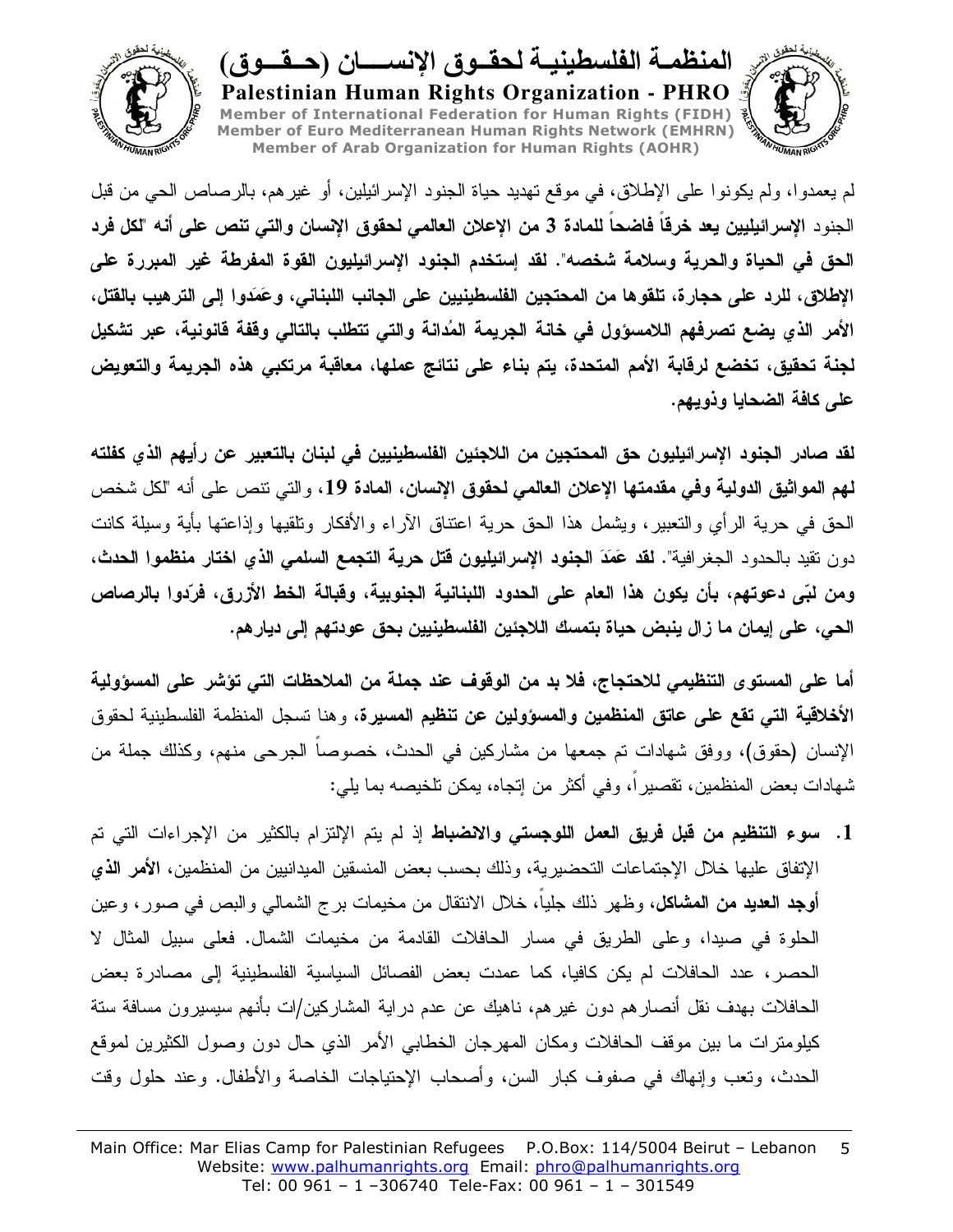

المنظمــة الفلسطينيــة لـحقــوق الإنســـــان (حــقـــوق) Palestinian Human Rights Organization - PHRO Member of International Federation for Human Rights (FIDH) Member of Euro Mediterranean Human Rights Network (EMHRN) Member of Arab Organization for Human Rights (AOHR)



المغادر ة، حدثت فوضبي وبلبلة بين صفوف المشار كين حيث أن العديد منهم لم يتمكن من اللحاق بالحافلات وبالتالي بقي في موقع الحدث قبل أن يتمكنوا من تأمين مواصلات بأنفسهم للعودة إلى منازلهم.

- 2. لم يتكبد المنظمون عناء التفكير بكيفية ضمان أعلى مستوى حماية، مقدور عليه، للمشاركين/ات الذين لبّوا **دعوة إحياء ذكرى النكبة**، فتعليمات السلامة كانت محصورة بالتنبيه من مغبة حمل أدوات حادة أو مؤذية، واقتصرت على ضرورة إرتداء قبعات وإصطحاب مقدار كافٍ من مياه الشرب، ولم يكن هناك أي تعليمات نوضح المسافة التي سيقطعها المحتجون سيراً على الأقدام، أو طبيعة المكان الذي سيقصده المحتجون. ولم يكن هناك أي خطة طوار ئ، أو حتى تفكير بإمكانية حدوث أي طار ئ، الأمر الذي أوجد حالة من الفوضى، خصوصاً في إسعاف المصابين ميدانياً، وفي إعادة المحتجين إلى منازلهم بعد إنتهاء المسيرة، فضلا عن القصور في تلبية متطلبات وصول المحتجين إلى موقع المسيرة، وبقائهم لوقت طويل في الموقع وذلك بحسب إفادة منسقين ميدانيين في صفوف المنظمين. **نقد تساءل عدداً ممن جمعنا شهاداتهم قائلين: "ألم يكن** المنظمون على علم بأن الشبان الذين سيرون فلسطين أمامهم لن يكتفوا بالوقوف بعيداً، والمشاركة في المهرجان الخطابي فقط؟"
- 3. رُفع خلال المهرجان الخطابي شعارات غير تلك المتفق عليها، وذات طابع ديني، ساهمت في تأجيج الإندفاع في صفوف المشاركين/ات، لا سيما الشباب منهم/ن. فتساءل بعض ممن جمعنا شهاداتهم، عن السبب الذي دفع بأحد الخطباء إلى الإعلان الحماسي عن اقتحام متظاهرين، على الحدود السورية في الجولان المحتلة، الشريط الشائك ودخول بلدة مجدل شمس المحتلة في الهضبة المحتلة. **وتساعل آخرون إذا ما كان أمر تحفيز** الشباب على المخاطرة بأرواحهم والتوجه نحو الشريط الشائك، مدروسا مسبقا، ولأسباب لا علاقة لها بمناسبة إحياء ذكر ي "النكبة". كما رأى بعض ممن استمعت "حقوق" لشهاداتهم أنهم استعملوا لأهداف قد يكون لـها أبعاد إقليمية.
- 4. لم يكن عدد العناصر المكلفين الحفاظ على الأمن وضبط المسيرة كافيا، وخصوصا عناصر الجيش اللبناني، ولم يكن العدد الذي وُجد موزعا بشكل مدروس يوائم مكان الإنطلاق وتجمع الحافلات وخط مسيرة المحتجين. وفي الوقت ذاته، لم تكن الهيئات المُنظِمَة وكذلك الهيئات الداعمة مستعدة بموارد بشرية كافية لأداء دور الإنضباط، وبالتالي لم تستطع الأعداد القليلة المكلفة بهذه المهمة ضبط الحشود، بالمستوى المطلوب.

وبغض النظر عن التوضيحات التي أبلغتها بعض الجهات المُنظمة للحدث لفريق عمل وأعضاء المنظمة الفلسطينية لحقوق الإنسان (حقوق) أو عبر بيانات توضيحية صدرت عن "هيئة تنسيق مسيرة العودة" في مخيم نـهر البارد، أو غيرها، يـهمنا فـي (حقوق) أن نسجل بأنّ المنظمين، والجـهات التـي شجعت بطريقة مقصودة أو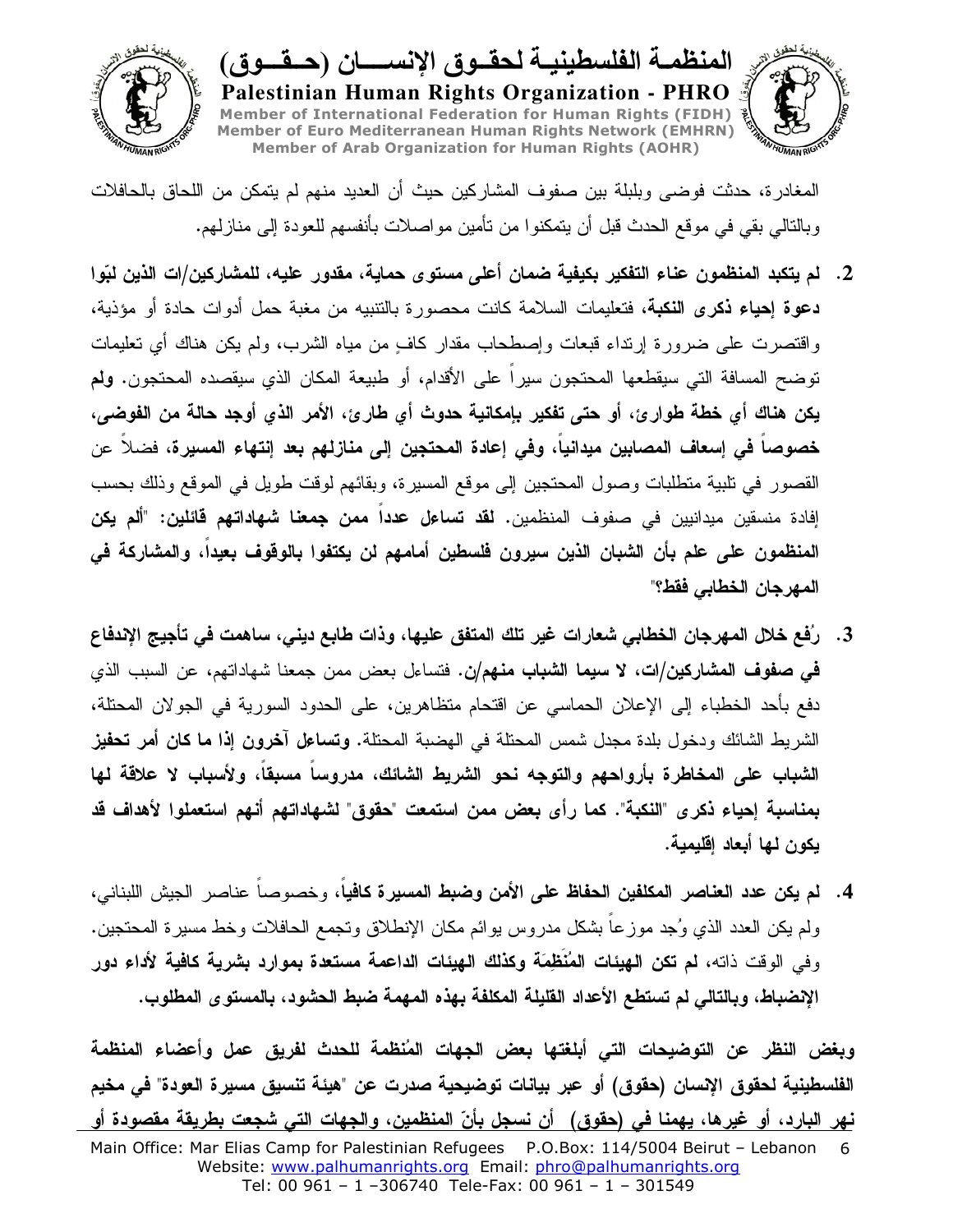

المنظمــة الفلسطينيــة لحقــوق الإنســــان (حــقـــوق) Palestinian Human Rights Organization - PHRO Member of International Federation for Human Rights (FIDH) Member of Euro Mediterranean Human Rights Network (EMHRN) Member of Arab Organization for Human Rights (AOHR)

غير مقصودة، والجهات التي إنكفأت عن الحبلولة دون اندفاع الشبان نحو الشربط الشائك، مساهمة بشكل أو بآخر في إرتفاع عدد الضحايا. وتشجب (حقوق) تسابق الفصائل والأحزاب، الفلسطينية منها وغير الفلسطينية، وتفانيهم في إستغلال إندفاع اللاجئين الفلسطينيين للمشاركة في نشاطات إحياء ذكرى النكبة والتأكيد على حق العودة. فقد لاحظت المنظمة الفلسطينية لحقوق الإنسان (حقوق)، ومن خلال الشهادات التي جمعتها، وجود نوايا مسبقة لاستغلال النشاط المدنى سياسياً في اتجاهات غير تلك التي اندفع الناس للمشاركة من أجلها، سيّما وأنهم تفانوا لاغتنام فرصة وجود تصريح يسمح بتنقلهم للوصول إلى الحدود ورؤية الديار ، الأمر الذي ليس من السهل أن يتكرر ، في ظل القيود المفروضة على حرية تنقل اللاجئين الفلسطينيين في لبنان. وفي هذا المقام، تدعو المنظمة الفلسطينية لحقوق الإنسان (حقوق) كافة السلطات والأحزاب اللبنانية للكف عن سياسة المماطلة في منح اللاجئين الفلسطينيين حقوقهم المدنية والاجتماعية والإقتصادية، والتي لا تتناقض مع رفض الجميع، لبنانيين وفلسطينيين، لما يسمى بــــ"التوطين"، سيما بعدما أكد الفلسطينيون بدمائهم على تمسكهم بحق العودة.

وفيما يلي لوائح بأسماء وإصابات المحتجين الذين تمكنت المنظمة من مقابلتهم، أو مقابلة ذويهم/أقاربهم، أو الطبيب المشرف على حالتهم. وتبين الجداول أدناه إسم الضحية وتاريخ الميلاد ونوع الإصابة

| نوع الإصابة                                       | الإقامة            | المواليد | الإسم                 | الرقم     |
|---------------------------------------------------|--------------------|----------|-----------------------|-----------|
| طلق ناري أصابه في المؤخرة، خرج من الجهاز النتاسلي | مخيم الجليل        | 1990     | خليل محمد أحمد        | $\cdot$ 1 |
| طلق ناري أصابه في بالبطن                          | مخيم عين الحلوة    | 1992     | عبد الرحمن محمد صبحة  | $\cdot$ 2 |
| طلق ناري أصابه في القلب وآخر في الكتف             | مخيم عين الحلوة    | 1992     | عماد محمد أبو شقرا    | .3        |
| طلق ناري أصابه في البطن                           | مخيم المية ومية    | 1992     | محمد إبراهيم أبو شليح | $\cdot$ 4 |
| طلق ناري أصابه في القلب                           | مخيم البرج الشمالي | 1996     | محمد سمير الصالح      | .5        |
| طلقات نارية أصابته في الساق والخاصرة والقلب       | مخيم البص          | 1995     | محمود محمد سالم       | $\cdot 6$ |

جدول بأسماء الضحايا الذين فارقوا الحياة وعددهم 6 (بحسب الترتيب الأبجدي)

| <sub>إ</sub> ب.  جدول بأسماء الضحايا الجرح <i>ى في ح</i> ال الخطر وعددهم 5 (بحسب الترتيب الأبجدي) |          |       |       |
|---------------------------------------------------------------------------------------------------|----------|-------|-------|
| نوع الإصابة                                                                                       | المواليد | الاسم | الرقم |

Main Office: Mar Elias Camp for Palestinian Refugees P.O.Box: 114/5004 Beirut - Lebanon  $\overline{7}$ Website: www.palhumanrights.org Email: phro@palhumanrights.org Tel: 00 961 - 1 -306740 Tele-Fax: 00 961 - 1 - 301549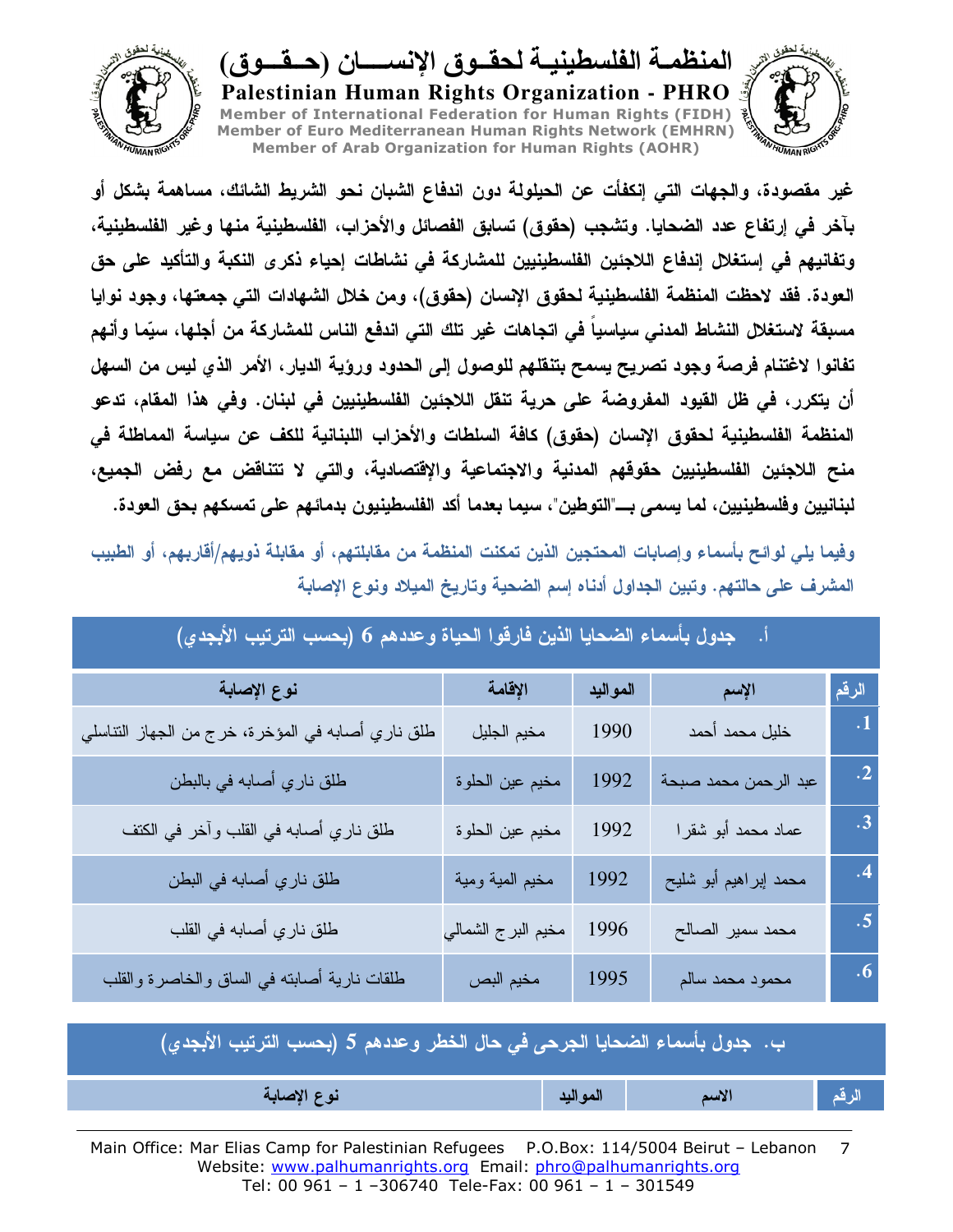

# المنظمــة الفلسطينيــة لحقــوق الإنســـــان (حــقـــوق)

Palestinian Human Rights Organization - PHRO

Member of International Federation for Human Rights (FIDH) Member of Euro Mediterranean Human Rights Network (EMHRN) Member of Arab Organization for Human Rights (AOHR)



### ب. جدول بأسماء الضحايا الجرحي في حال الخطر وعددهم 5 (بحسب الترتيب الأبجدي)

| نوع الإصابة                                         | المواليد | الاسم         | الرقم     |
|-----------------------------------------------------|----------|---------------|-----------|
| أصيب بعدة شظايا في البطن                            | 1993     | حسن موسى      | $\cdot$ 1 |
| أصيب بعدة شظايا في البطن إستقرت واحدة منهن في الكبد | 1996     | صالح أبو رشيد | $\cdot$ 2 |
| طلق ناري أصابه في العامود الفقري وتشظى داخل الظهر   | 1992     | منيب المصري   | .3        |
| طلق ناري أصابه في الفخذ الأيمن أدى إلى قطع الوريد   | 1992     | ولبد المنسي   | .4        |
| طلق ناري أصابه في المؤخرة، خرجت من الجهاز النتاسلي  | 1992     | ياسر خطاب     | .5        |

| ج. جدول بأسماء الضحايا الجرحى أصحاب الإصابات المتوسطة (بحسب الترتيب الأبجدي) |          |                    |                          |
|------------------------------------------------------------------------------|----------|--------------------|--------------------------|
| نوع الإصابة                                                                  | المواليد | الإسم              | الرقم                    |
| طلق ناري أصابه بالفخذ الأيسر                                                 | 1992     | أحمد عمر سعيد      | $\cdot$ <b>1</b>         |
| طلق ناري أصابه في رجليه من الخلف                                             | 1994     | أحمد محمود حسيّان  | $\cdot$ 2                |
| طلق ناري أصابه بالساق البسرى                                                 | 1992     | أحمد ناصر شحادة    | $\cdot$ 3                |
| طلق ناري أصابه بالفخذ الأيمن                                                 | 1989     | أنس على نز ال      | .4                       |
| طلق ناري أصابه بالكتف من الخلف                                               | 1991     | جابر عبد الغزال    | .5                       |
| بشظايا بالفخذ الأيمن                                                         | 1992     | حسن على العلى      | $\cdot 6$                |
| شظايا بالرأس                                                                 | 1993     | حسن محمد موسى      | $\cdot$ 7                |
| طلق ناري أصابه باليد اليمنى                                                  | 1989     | حسين حسن السعيد    | $\overline{\mathbf{.8}}$ |
| طلق ناري أصابه بالفخذ الأيسر                                                 | 1990     | خير كمال اليوسف    | $\cdot$ .9               |
| شظايا بالبطن والفخذ الأيمن                                                   | 1968     | رضوان صبحى الرويسى | .10                      |
| طلق ناري أصابه بالساق اليمنى                                                 | 1992     | سامر طالب ميعاري   | .11                      |
| شظايا بالصدر والساق                                                          | 1990     | عبد الحكيم إدريس   | .12                      |
| طلق ناري باليد اليسرى                                                        | 1992     | عدنان اللداوي      | .13                      |
| شظايا بالساق اليمنى                                                          | 1990     | على فرج جمعة       | .14                      |
| شظايا بالساق اليمنى                                                          | 1972     | عماد مصطفى عبدالله | .15                      |
| طلق ناري بالساق والبد البمنى                                                 | 1992     | عيسى عطية الحسن    | .16                      |

Main Office: Mar Elias Camp for Palestinian Refugees P.O.Box: 114/5004 Beirut - Lebanon 8 Website: www.palhumanrights.org Email: phro@palhumanrights.org Tel: 00 961 - 1 -306740 Tele-Fax: 00 961 - 1 - 301549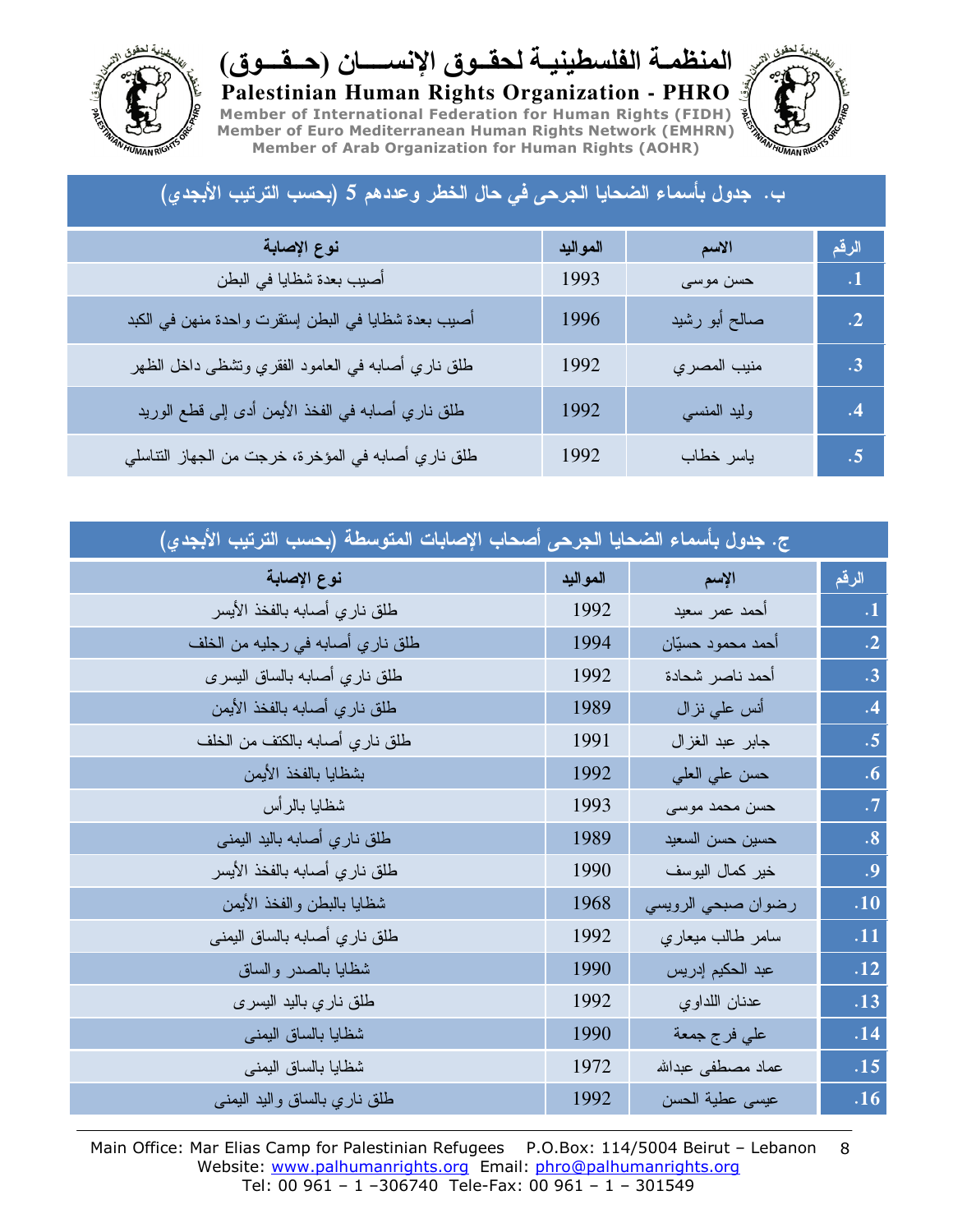

# المنظمـة الفلسطينيـة لحقــوق الإنســــان (حــقـــوق)

Palestinian Human Rights Organization - PHRO

Member of International Federation for Human Rights (FIDH) Member of Euro Mediterranean Human Rights Network (EMHRN) Member of Arab Organization for Human Rights (AOHR)



| ج. جدول بأسماء الضحايا الجرحى أصحاب الإصابات المتوسطة (بحسب الترتيب الأبجدي)                                        |          |                      |       |
|---------------------------------------------------------------------------------------------------------------------|----------|----------------------|-------|
| نوع الإصابة                                                                                                         | المواليد | الإسم                | الرقم |
| طلق ناري بالركبة تشظى داخلها                                                                                        | 1989     | غسان صلاح الدين حماد | .17   |
| طلق ناري أصابها بالخاصرة خرج من بطنها ودخل في يدها                                                                  | 1995     | لميس القط            | .18   |
| طلق ناري بالقدم اليمني                                                                                              | 1985     | محمد إحسان الرفاعي   | .19   |
| طلق ناري بالساق اليمني                                                                                              | 1978     | محمد أحمد حامد       | .20   |
| طلق ناري بالساق اليسرى من الخلف                                                                                     | 1994     | محمد رضوان ذياب      | .21   |
| طلق ناري بالفخذ الأيمن                                                                                              | 1974     | محمد عبد الرزاق قاسم | .22   |
| طلق ناري بالفخذ الايسر                                                                                              | 1991     | محمد عبد الشاطر حسن  | .23   |
| طلق ناري بالقدم اليسرى                                                                                              | 1980     | محمد فخر ي عزام      | .24   |
| طلق ناري بالقدم اليمني                                                                                              | 1992     | محمد فرحات فرحات     | .25   |
| شظايا منفرقة في جميع أنحاء الجسم                                                                                    | 1990     | محمد محمود قاسم      | .26   |
| طلق ناري بالساق اليمني                                                                                              | 1982     | محمد منير مزين       | .27   |
| شظايا بالبطن                                                                                                        | 1992     | محمد ياسر معروف      | .28   |
| شظايا منفرقة في جميع أنحاء الجسم                                                                                    | 1948     | محمد بوسف الشيخ      | .29   |
| طلق ناري بالفخذ الأيمن                                                                                              | 1984     | محمد يوسف سليمان     | .30   |
| شظايا بالرقبة                                                                                                       | 1992     | محمود غسان ربيع      | .31   |
| طلق ناري بالكتف الايسر من الخلف                                                                                     | 1995     | مروان محمد الدرويش   | .32   |
| شظايا بالساق والبد اليمنى                                                                                           | 1993     | مصطفى غسان جمعة      | .33   |
| طلق ناري بالساق البمني                                                                                              | 1980     | مصطفى قاسم الخطيب    | .34   |
| طلق ناري بالقدم اليسرى                                                                                              | 2005     | مني أحمد سليمان      | .35   |
| طلق ناري بالصدر                                                                                                     | 1991     | ميلاد محمد مجذوب     | .36   |
| طلق ناري بالقدم اليسرى وشظايا في البطن                                                                              | 1990     | وسام بسام الديماسي   | .37   |
| طلق ناري بالقدم اليمني                                                                                              | 1992     | وسام محمد احمد       | .38   |
| يُضاف إلى هذه القائمة جملة من الإصابات المتفرقة بينها 8 حالات مصابة كسور في الذراع والكتف، وحالتين مصابتين بكسور في |          |                      |       |
| الساق، وخمس حالات أصيبت بجروح في الرأس وحالة واحدة تلقت إصابة في الكتف برصاص طائش، وبالتالي يصبح عدد الجرحى         |          |                      |       |
| أصحاب الإصابات المتوسطة 54 معظمهم غابي المستشف                                                                      |          |                      |       |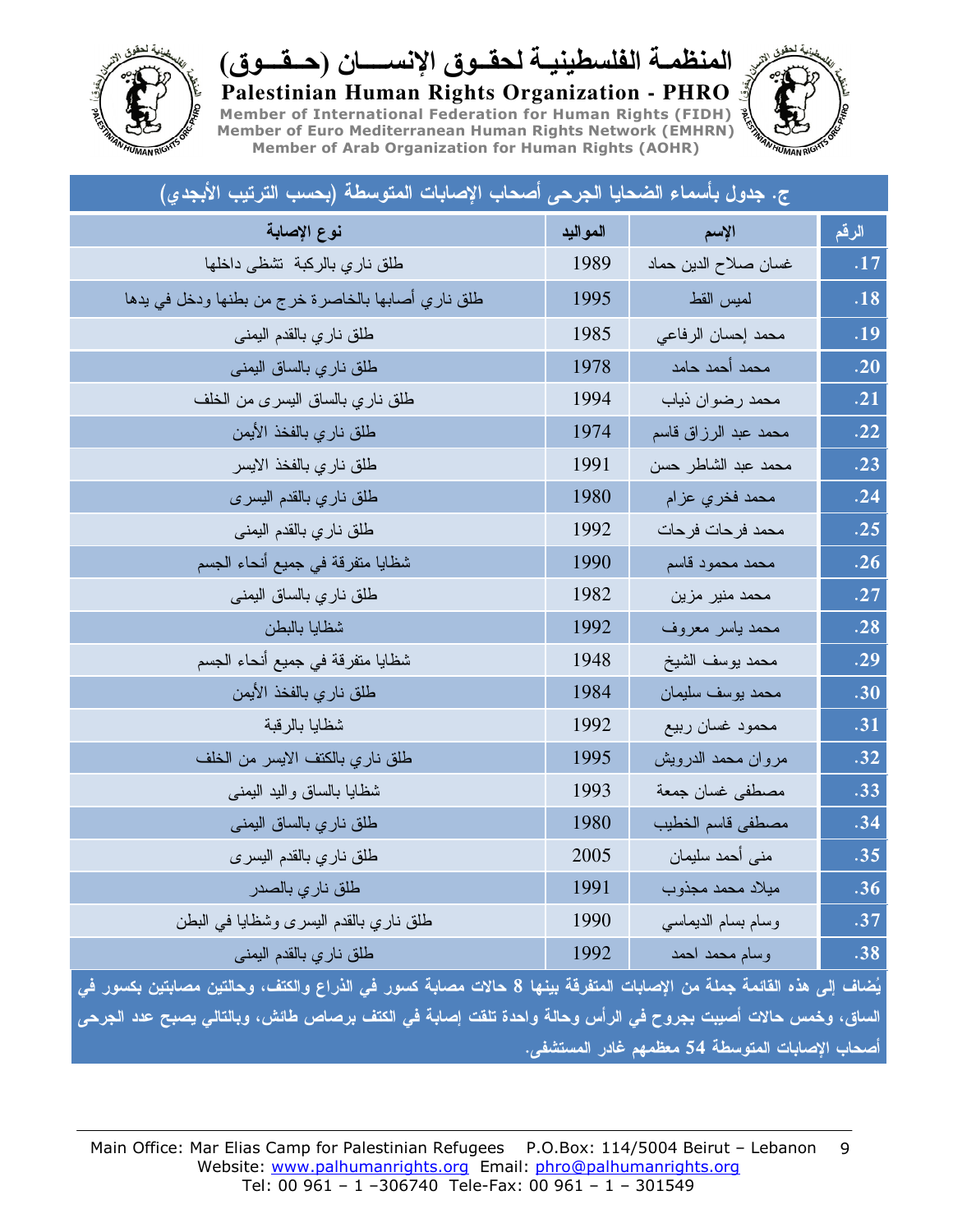

## المنظمــة الفلسطينيــة لـحقــوق الإنســـــان (حــقـــوق)

Palestinian Human Rights Organization - PHRO

Member of International Federation for Human Rights (FIDH) Member of Euro Mediterranean Human Rights Network (EMHRN) Member of Arab Organization for Human Rights (AOHR)



| د. جدول بأسماء الجرحى أصحاب الإصابات الطفيفية (بحسب الترتيب الأبجدي) |                       |                        |  |
|----------------------------------------------------------------------|-----------------------|------------------------|--|
| 3. أحمد عمر سعيد                                                     | 2. أحمد خالد العزيمة  | 1. أحمد حازم أبو صهيون |  |
| 6. أحمد ناصر شحادة                                                   | 5. أحمد محمد عيراني   | 4. أحمد فتحي رميض      |  |
| 9. بلال كمال إسماعيل                                                 | 8. أنور مصطفى الجمل   | 7. أنس علي نزال        |  |
| حاتم جبر جبر. $12$                                                   | 11.تفاحة عبدالله مرعى | 10.تغريد عبدالله درويش |  |
| 15.حسن محمد عوس                                                      | 14.حسن حسين زاهر      | 13.حسام محمد زلزلي     |  |
| 18.رامي أحمد مرتضى                                                   | 17.رأفت عصام حسن      | 16.خالد محمد الأشقر    |  |
| 21.زهراء علي حكيم                                                    | 20.زکریا محمد علی     | 19.رفعت عثمان شبايطة   |  |
| 24.سليمان نعيم عبد الكريم                                            | 23.سعيد محمد صبرا     | 22.سعيد عادل بزي       |  |
| 27.علاء محمد حسن                                                     | 26.عصام وفيق صالح     | 25.عادل عدنان اللواوي  |  |
| 30.علي نهاد خدوج                                                     | 29.علي قدورة          | 28.علي فرج محمد        |  |
| 33.غادة عبد القدوس شاويش                                             | 32.عمار محمد وهبي     | 31.عماد محمد عوض       |  |
| 36.فيصل محمد ابو شهاب                                                | 35.فوزية محمد الحسين  | 34.فاطمة خليل سلامة    |  |
| 39.محمد جمال عبيد                                                    | 38.ماهر حميد محمد     | 37.ماهر حسين صالح      |  |
| 42.محمد عبد الرزاق قاسم                                              | 41.محمد حسين شناعة    | 40.محمد جمعة العلي     |  |
| 45.محمد فياض الصفدي                                                  | 44.محمد فخري عزام     | 43.محمد علي الحاج حسن  |  |
| 48.محمد وليد سلوم                                                    | 47.محمد مصطفى الصياح  | 46.محمد محمد كريم      |  |
| 51.مصطفى غسان جمعة                                                   | 50.محمود احمد شلش     | 49.محمد يوسف سلمان     |  |
| 54.مصطفى يونس                                                        | 53.مصطفى محمد بعقور   | 52.مصطفى قاسم الخطيب   |  |
| 57.هشام حسين سويدان                                                  | 56. هايل عادل العفيفي | 55.مني أحمد سليمان     |  |
| 60.بسری محمد خیر الله                                                | 59.وجدي سعيد شهاب     | 58.هناء محمد يحيى      |  |
|                                                                      |                       | .61بعرب أحمد أبو حميد  |  |

شملت هذه الــ61 إصابة، 4 حالات حروق بنتيجة الصعق الكهربائي حدثت بفعل ملامسة الشريط الشائك، والإصابات الـــ 57 إصابة الباقية تنوعت ما بين الإغماء، والإختناق ورضوض وجروح طفيفة كلها تلقت علاج إما في موقع الحدث (إسعافات أولية على يد الدفاع المدنى والصليب الاحمر اللبناني) أو في طوارئ المستشفيات القريبة ( المستشفى الايطالي اللبناني، مستشفى بنت جبيل الحكومي، مستشفى حيرام، مستشفى جبل عامل، والمستشفى الحكومي في صور).

Main Office: Mar Elias Camp for Palestinian Refugees P.O.Box: 114/5004 Beirut - Lebanon 10 Website: www.palhumanrights.org Email: phro@palhumanrights.org Tel: 00 961 - 1 -306740 Tele-Fax: 00 961 - 1 - 301549